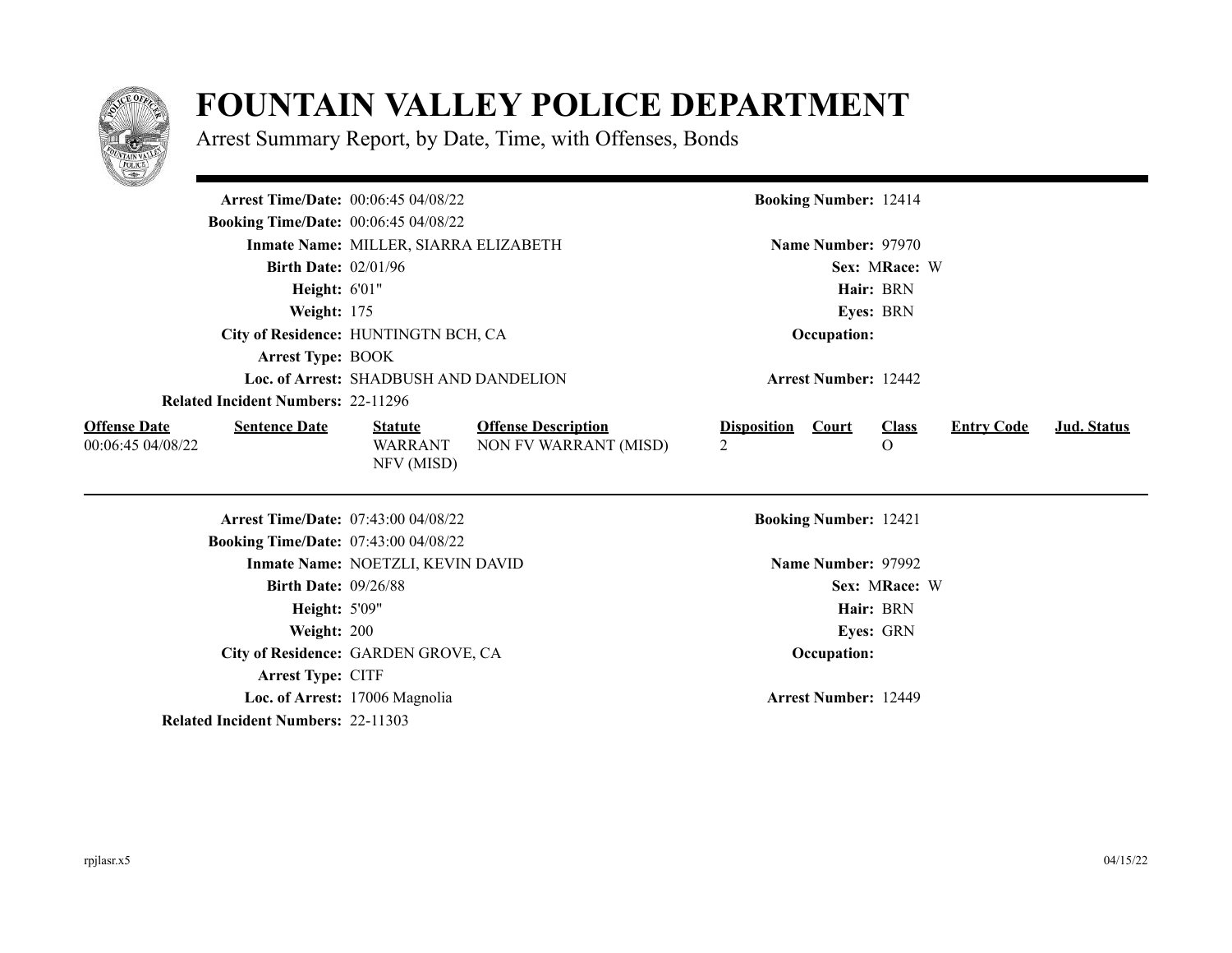| <b>Offense Date</b><br>07:43:00 04/08/22 | <b>Sentence Date</b>                        | <b>Statute</b><br>485 PC M<br>(23106)     | <b>Offense Description</b><br>APPROPRIATE LOST PROPERTY                       | <b>Disposition</b><br>3 | <b>Court</b>                 | <b>Class</b><br>M | <b>Entry Code</b> | Jud. Status        |
|------------------------------------------|---------------------------------------------|-------------------------------------------|-------------------------------------------------------------------------------|-------------------------|------------------------------|-------------------|-------------------|--------------------|
|                                          | <b>Arrest Time/Date: 08:30:00 04/08/22</b>  |                                           |                                                                               |                         | <b>Booking Number: 12420</b> |                   |                   |                    |
|                                          | <b>Booking Time/Date: 08:30:00 04/08/22</b> |                                           |                                                                               |                         |                              |                   |                   |                    |
|                                          |                                             | Inmate Name: CEARLEY, CASEY               |                                                                               |                         | Name Number: 97987           |                   |                   |                    |
|                                          | <b>Birth Date: 04/02/85</b>                 |                                           |                                                                               |                         |                              | Sex: MRace: W     |                   |                    |
|                                          | Height: 6'01"                               |                                           |                                                                               |                         |                              | Hair: BRN         |                   |                    |
|                                          | Weight: 190                                 |                                           |                                                                               |                         |                              | Eyes: HAZ         |                   |                    |
|                                          | City of Residence: SANTA ANA, CA            |                                           |                                                                               |                         | Occupation:                  |                   |                   |                    |
|                                          | Arrest Type: CITF                           |                                           |                                                                               |                         |                              |                   |                   |                    |
|                                          |                                             | Loc. of Arrest: mt lilita and wintersburg |                                                                               |                         | <b>Arrest Number: 12448</b>  |                   |                   |                    |
|                                          | <b>Related Incident Numbers: 22-11309</b>   |                                           |                                                                               |                         |                              |                   |                   |                    |
| <b>Offense Date</b><br>08:30:00 04/08/22 | <b>Sentence Date</b>                        | <b>Statute</b><br>(35423)                 | <b>Offense Description</b><br>11364(A) HS M POSSESS UNLAWFUL<br>PARAPHERNALIA | <b>Disposition</b><br>3 | <b>Court</b>                 | <b>Class</b><br>M | <b>Entry Code</b> | <b>Jud. Status</b> |
|                                          | <b>Arrest Time/Date: 09:52:00 04/08/22</b>  |                                           |                                                                               |                         | <b>Booking Number: 12418</b> |                   |                   |                    |
|                                          | <b>Booking Time/Date: 09:52:00 04/08/22</b> |                                           |                                                                               |                         |                              |                   |                   |                    |
|                                          |                                             | Inmate Name: LEWIS, HENRY THOMAS          |                                                                               |                         | Name Number: 97983           |                   |                   |                    |
|                                          | <b>Birth Date: 11/02/89</b>                 |                                           |                                                                               |                         |                              | Sex: FRace: H     |                   |                    |
|                                          | Height: 5'05"                               |                                           |                                                                               |                         |                              | Hair: BLK         |                   |                    |
|                                          | Weight: 130                                 |                                           |                                                                               |                         |                              | Eyes: BRN         |                   |                    |
|                                          |                                             | City of Residence: SANTA ANNA, CA         |                                                                               |                         | Occupation:                  |                   |                   |                    |
|                                          | Arrest Type: CITF                           |                                           |                                                                               |                         |                              |                   |                   |                    |
|                                          |                                             | Loc. of Arrest: HARBOR AND HEIL           |                                                                               |                         | <b>Arrest Number: 12446</b>  |                   |                   |                    |
|                                          | <b>Related Incident Numbers: 22-11411</b>   |                                           |                                                                               |                         |                              |                   |                   |                    |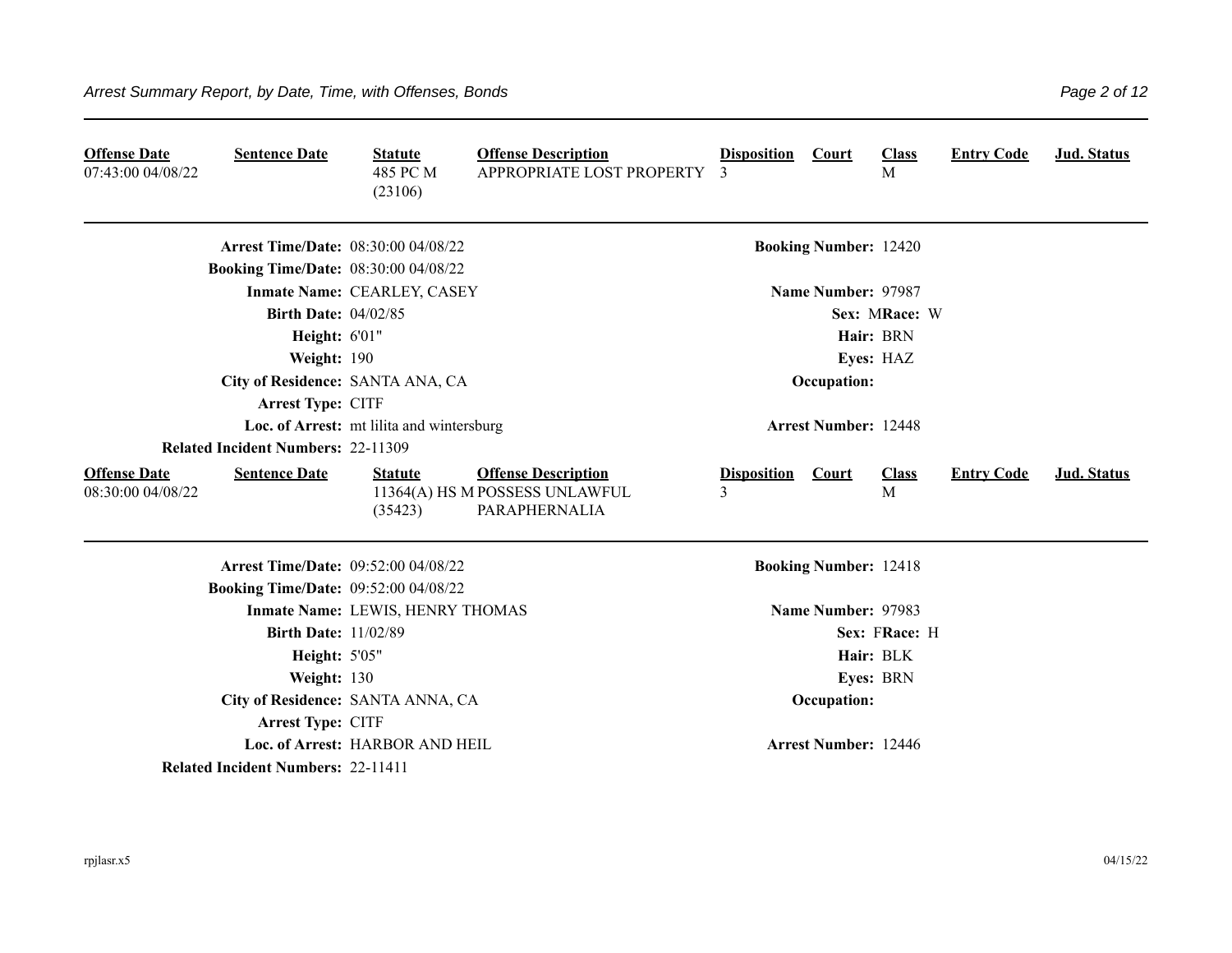| <b>Offense Date</b><br>09:52:00 04/08/22                                                                | <b>Sentence Date</b>                        | <b>Statute</b><br>(35423)                                                   | <b>Offense Description</b><br>11364(A) HS M POSSESS UNLAWFUL<br>PARAPHERNALIA                                                                                                              | <b>Disposition</b><br>3 | <b>Court</b>                 | <b>Class</b><br>M                | <b>Entry Code</b> | Jud. Status |
|---------------------------------------------------------------------------------------------------------|---------------------------------------------|-----------------------------------------------------------------------------|--------------------------------------------------------------------------------------------------------------------------------------------------------------------------------------------|-------------------------|------------------------------|----------------------------------|-------------------|-------------|
|                                                                                                         | <b>Arrest Time/Date: 17:10:00 04/08/22</b>  |                                                                             |                                                                                                                                                                                            |                         | <b>Booking Number: 12422</b> |                                  |                   |             |
|                                                                                                         | <b>Booking Time/Date: 17:10:00 04/08/22</b> |                                                                             |                                                                                                                                                                                            |                         |                              |                                  |                   |             |
|                                                                                                         |                                             | Inmate Name: BARCENASMACIEL, JENNIFER                                       |                                                                                                                                                                                            |                         | Name Number: 97994           |                                  |                   |             |
|                                                                                                         | <b>Birth Date: 08/06/03</b>                 |                                                                             |                                                                                                                                                                                            |                         |                              | Sex: MRace: H                    |                   |             |
|                                                                                                         | <b>Height: 5'09"</b>                        |                                                                             |                                                                                                                                                                                            |                         |                              | Hair: BLK                        |                   |             |
|                                                                                                         | Weight: 125                                 |                                                                             |                                                                                                                                                                                            |                         |                              | Eyes: BRO                        |                   |             |
|                                                                                                         | City of Residence: SANTA ANA, CA            |                                                                             |                                                                                                                                                                                            |                         | Occupation:                  |                                  |                   |             |
|                                                                                                         | <b>Arrest Type: CITS</b>                    |                                                                             |                                                                                                                                                                                            |                         |                              |                                  |                   |             |
|                                                                                                         |                                             | Loc. of Arrest: $16475$ harbor blvd #A                                      |                                                                                                                                                                                            |                         | <b>Arrest Number: 12450</b>  |                                  |                   |             |
|                                                                                                         | <b>Related Incident Numbers: 22-11362</b>   |                                                                             |                                                                                                                                                                                            |                         |                              |                                  |                   |             |
| <b>Offense Date</b><br>17:10:00 04/08/22<br>17:10:00 04/08/22<br>17:10:00 04/08/22<br>17:10:00 04/08/22 | <b>Sentence Date</b>                        | <b>Statute</b><br>(35353)<br>12500(a)<br>23152(f)<br>381(A) PC M<br>(35216) | <b>Offense Description</b><br>11377(A) HS M POSSESS CONTROLLED<br><b>SUBSTANCE</b><br>Driving without valid driver lic<br>Driving under the influence of a drug<br>POSSESS/ETC TOLUENE/ETC | <b>Disposition</b>      | <b>Court</b>                 | <b>Class</b><br>M<br>M<br>M<br>M | <b>Entry Code</b> | Jud. Status |
|                                                                                                         | <b>Arrest Time/Date: 21:09:00 04/08/22</b>  |                                                                             |                                                                                                                                                                                            |                         | <b>Booking Number: 12417</b> |                                  |                   |             |
|                                                                                                         | <b>Booking Time/Date: 21:09:00 04/08/22</b> |                                                                             |                                                                                                                                                                                            |                         |                              |                                  |                   |             |
|                                                                                                         |                                             | <b>EDUARDO</b>                                                              | Inmate Name: MENDOZACONTRERAS, CRISTIAN                                                                                                                                                    |                         | Name Number: 57849           |                                  |                   |             |
|                                                                                                         | <b>Birth Date: 01/25/94</b>                 |                                                                             |                                                                                                                                                                                            |                         |                              | Sex: MRace: H                    |                   |             |
|                                                                                                         | <b>Height: 5'07"</b>                        |                                                                             |                                                                                                                                                                                            |                         |                              | Hair: BLK                        |                   |             |
|                                                                                                         | Weight: 200                                 |                                                                             |                                                                                                                                                                                            |                         |                              | Eyes: BLK                        |                   |             |
|                                                                                                         | City of Residence: HUNTINGTON BCH, CA       |                                                                             |                                                                                                                                                                                            |                         | Occupation:                  |                                  |                   |             |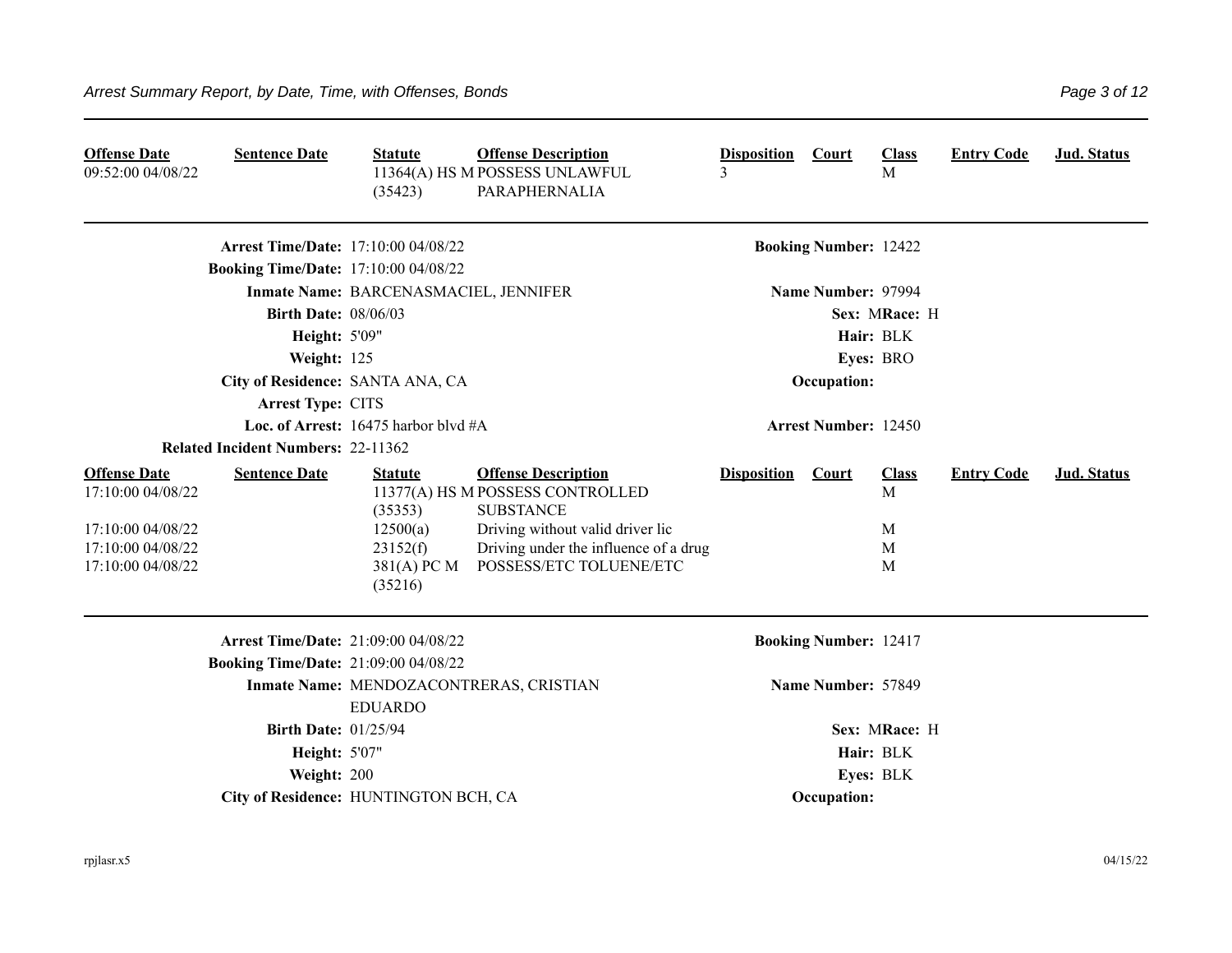|                                          | Arrest Type: CITF<br><b>Related Incident Numbers: 22-11406</b> | Loc. of Arrest: RICHARDSON AND EDINGER |                                                                                    | <b>Arrest Number: 12445</b> |                              |                   |                   |                    |
|------------------------------------------|----------------------------------------------------------------|----------------------------------------|------------------------------------------------------------------------------------|-----------------------------|------------------------------|-------------------|-------------------|--------------------|
| <b>Offense Date</b><br>21:09:00 04/08/22 | <b>Sentence Date</b>                                           | <b>Statute</b><br>(35423)              | <b>Offense Description</b><br>11364(A) HS M POSSESS UNLAWFUL<br>PARAPHERNALIA      | <b>Disposition</b><br>3     | Court                        | <b>Class</b><br>M | <b>Entry Code</b> | <b>Jud. Status</b> |
| 21:09:00 04/08/22                        |                                                                | (35353)                                | 11377(A) HS M POSSESS CONTROLLED<br><b>SUBSTANCE</b>                               | 3                           |                              | M                 |                   |                    |
|                                          | <b>Arrest Time/Date: 02:41:50 04/09/22</b>                     |                                        |                                                                                    |                             | <b>Booking Number: 12416</b> |                   |                   |                    |
|                                          | <b>Booking Time/Date: 02:41:50 04/09/22</b>                    |                                        |                                                                                    |                             |                              |                   |                   |                    |
|                                          | <b>Birth Date: 08/11/82</b>                                    | Inmate Name: SANTACRUZ, JUAN MANUEL    |                                                                                    |                             | Name Number: 97982           | Sex: MRace: W     |                   |                    |
|                                          |                                                                |                                        | Hair: BLN                                                                          |                             |                              |                   |                   |                    |
|                                          | Height: 6'00"<br>Weight: 135                                   |                                        |                                                                                    |                             |                              | Eyes: BLU         |                   |                    |
|                                          | City of Residence: COSTA MESA, CA                              |                                        |                                                                                    |                             | Occupation:                  |                   |                   |                    |
|                                          | <b>Arrest Type: BOOK</b>                                       |                                        |                                                                                    |                             |                              |                   |                   |                    |
|                                          |                                                                | Loc. of Arrest: SLATER/MAGNOLIA        |                                                                                    |                             | <b>Arrest Number: 12444</b>  |                   |                   |                    |
|                                          | <b>Related Incident Numbers: 22-11420</b>                      |                                        |                                                                                    |                             |                              |                   |                   |                    |
| <b>Offense Date</b><br>23:08:07 04/08/22 | <b>Sentence Date</b>                                           | <b>Statute</b><br>(35353)              | <b>Offense Description</b><br>11377(A) HS M POSSESS CONTROLLED<br><b>SUBSTANCE</b> | <b>Disposition</b><br>3     | Court                        | <b>Class</b><br>M | <b>Entry Code</b> | <b>Jud. Status</b> |
| 23:08:07 04/08/22                        |                                                                |                                        | 23152(F) VC M DUI ANY DRUG                                                         | 3                           |                              | M                 |                   |                    |
|                                          |                                                                | (42116)                                |                                                                                    |                             |                              |                   |                   |                    |
| 23:08:22 04/08/22                        |                                                                | 3056 PC F<br>(50075)                   | VIOLATION PAROLE:FELONY                                                            | 2                           |                              | $\overline{O}$    |                   |                    |
|                                          | <b>Arrest Time/Date: 16:48:00 04/09/22</b>                     |                                        |                                                                                    |                             | <b>Booking Number: 12423</b> |                   |                   |                    |

**Booking Time/Date:** 16:48:00 04/09/22

**Inmate Name: FREDERICK, TREVOR RAYMOND Name Number: 6012**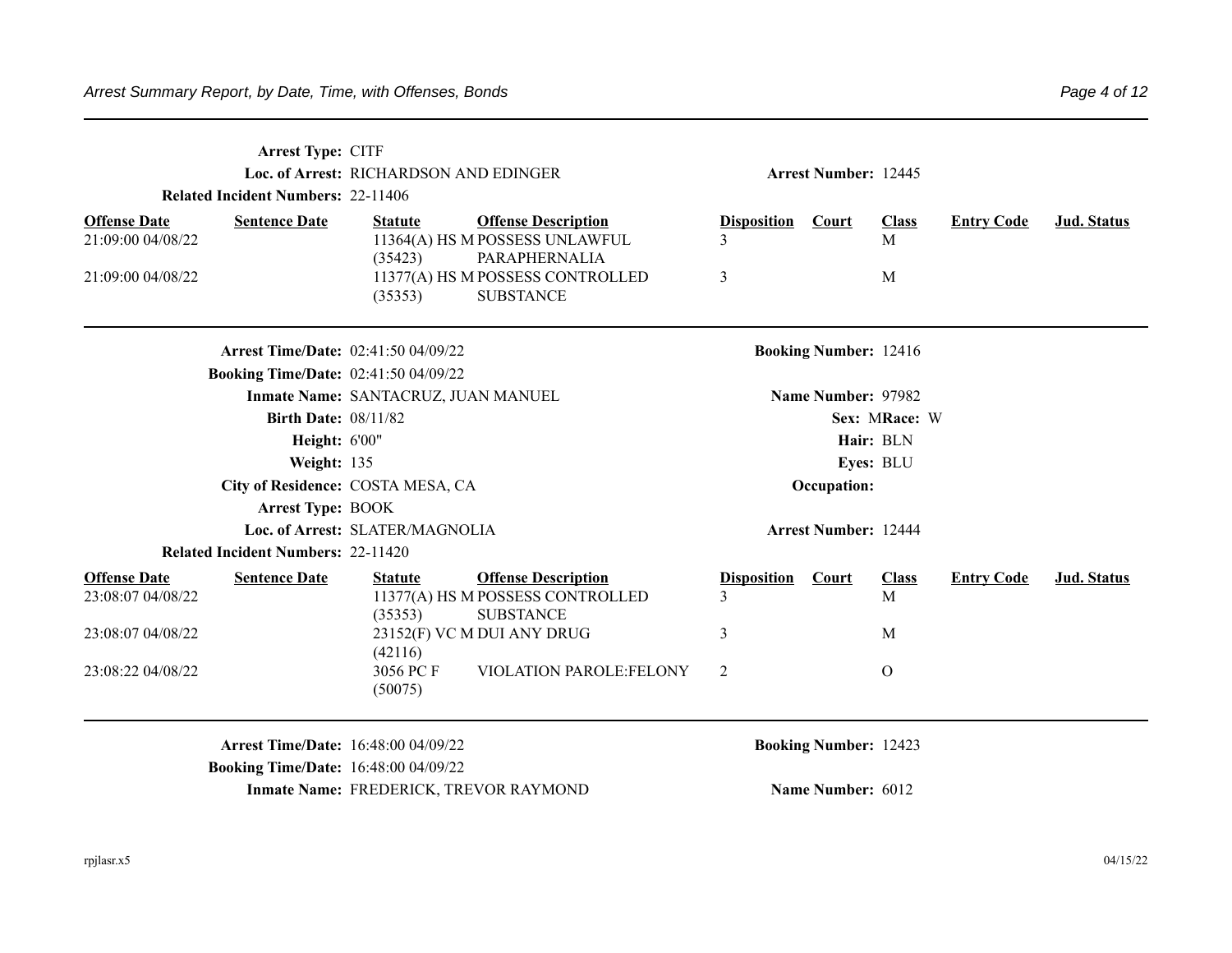|                                                               | <b>Birth Date: 04/03/92</b><br>Height: 5'03"<br>Weight: 150<br>City of Residence: FOUNTAIN VALLEY, CA<br>Arrest Type: CITF<br>Loc. of Arrest: 18533 Brookhurst<br><b>Related Incident Numbers: 22-11496</b><br><b>Offense Description</b><br><b>Sentence Date</b><br><b>Statute</b> |                                             |                                                                                                                                                     |                              | Sex: FRace: W<br>Hair: BRO<br>Eyes: HAZ<br>Occupation:<br><b>Arrest Number: 12451</b> |                        |                   |                    |  |  |
|---------------------------------------------------------------|-------------------------------------------------------------------------------------------------------------------------------------------------------------------------------------------------------------------------------------------------------------------------------------|---------------------------------------------|-----------------------------------------------------------------------------------------------------------------------------------------------------|------------------------------|---------------------------------------------------------------------------------------|------------------------|-------------------|--------------------|--|--|
|                                                               |                                                                                                                                                                                                                                                                                     |                                             |                                                                                                                                                     |                              |                                                                                       |                        |                   |                    |  |  |
|                                                               |                                                                                                                                                                                                                                                                                     |                                             |                                                                                                                                                     |                              |                                                                                       |                        |                   |                    |  |  |
| <b>Offense Date</b><br>16:48:00 04/09/22                      |                                                                                                                                                                                                                                                                                     | (35423)                                     | 11364(A) HS M POSSESS UNLAWFUL<br>PARAPHERNALIA                                                                                                     | <b>Disposition</b>           | <b>Court</b>                                                                          | <b>Class</b><br>M      | <b>Entry Code</b> | <b>Jud.</b> Status |  |  |
|                                                               |                                                                                                                                                                                                                                                                                     | <b>Arrest Time/Date: 03:06:00 04/10/22</b>  |                                                                                                                                                     |                              | <b>Booking Number: 12427</b>                                                          |                        |                   |                    |  |  |
|                                                               |                                                                                                                                                                                                                                                                                     | <b>Booking Time/Date: 02:08:00 04/10/22</b> |                                                                                                                                                     |                              |                                                                                       |                        |                   |                    |  |  |
|                                                               |                                                                                                                                                                                                                                                                                     | Inmate Name: PAYERLI, ALEXANDRA VIOLET      |                                                                                                                                                     |                              | Name Number: 90059                                                                    |                        |                   |                    |  |  |
|                                                               | <b>Birth Date: 03/16/90</b>                                                                                                                                                                                                                                                         |                                             |                                                                                                                                                     |                              |                                                                                       | Sex: MRace: A          |                   |                    |  |  |
|                                                               | Height: 5'06"                                                                                                                                                                                                                                                                       |                                             |                                                                                                                                                     |                              |                                                                                       | Hair: BLK              |                   |                    |  |  |
|                                                               | Weight: 145                                                                                                                                                                                                                                                                         |                                             |                                                                                                                                                     |                              |                                                                                       | Eyes: BRO              |                   |                    |  |  |
|                                                               |                                                                                                                                                                                                                                                                                     | City of Residence: GILBERT, AZ              |                                                                                                                                                     |                              | Occupation:                                                                           |                        |                   |                    |  |  |
|                                                               | Arrest Type: CITF                                                                                                                                                                                                                                                                   |                                             |                                                                                                                                                     |                              |                                                                                       |                        |                   |                    |  |  |
|                                                               |                                                                                                                                                                                                                                                                                     | Loc. of Arrest: 17101 bushard               |                                                                                                                                                     |                              | <b>Arrest Number: 12455</b>                                                           |                        |                   |                    |  |  |
| <b>Related Incident Numbers: 22-11535</b>                     |                                                                                                                                                                                                                                                                                     |                                             |                                                                                                                                                     |                              |                                                                                       |                        |                   |                    |  |  |
| <b>Offense Date</b><br>03:06:00 04/10/22<br>03:06:00 04/10/22 | <b>Sentence Date</b>                                                                                                                                                                                                                                                                | <b>Statute</b><br>(35422)<br>(35353)        | <b>Offense Description</b><br>11350(A) HS M POSSESS NARCOTIC<br><b>CONTROLLED SUBSTANCE</b><br>11377(A) HS M POSSESS CONTROLLED<br><b>SUBSTANCE</b> | <b>Disposition</b><br>3<br>3 | Court                                                                                 | <b>Class</b><br>M<br>M | <b>Entry Code</b> | <b>Jud.</b> Status |  |  |

**Arrest Time/Date:** 04:05:00 04/10/22 **Booking Number:** 12428 **Booking Time/Date: 03:09:00 04/10/22**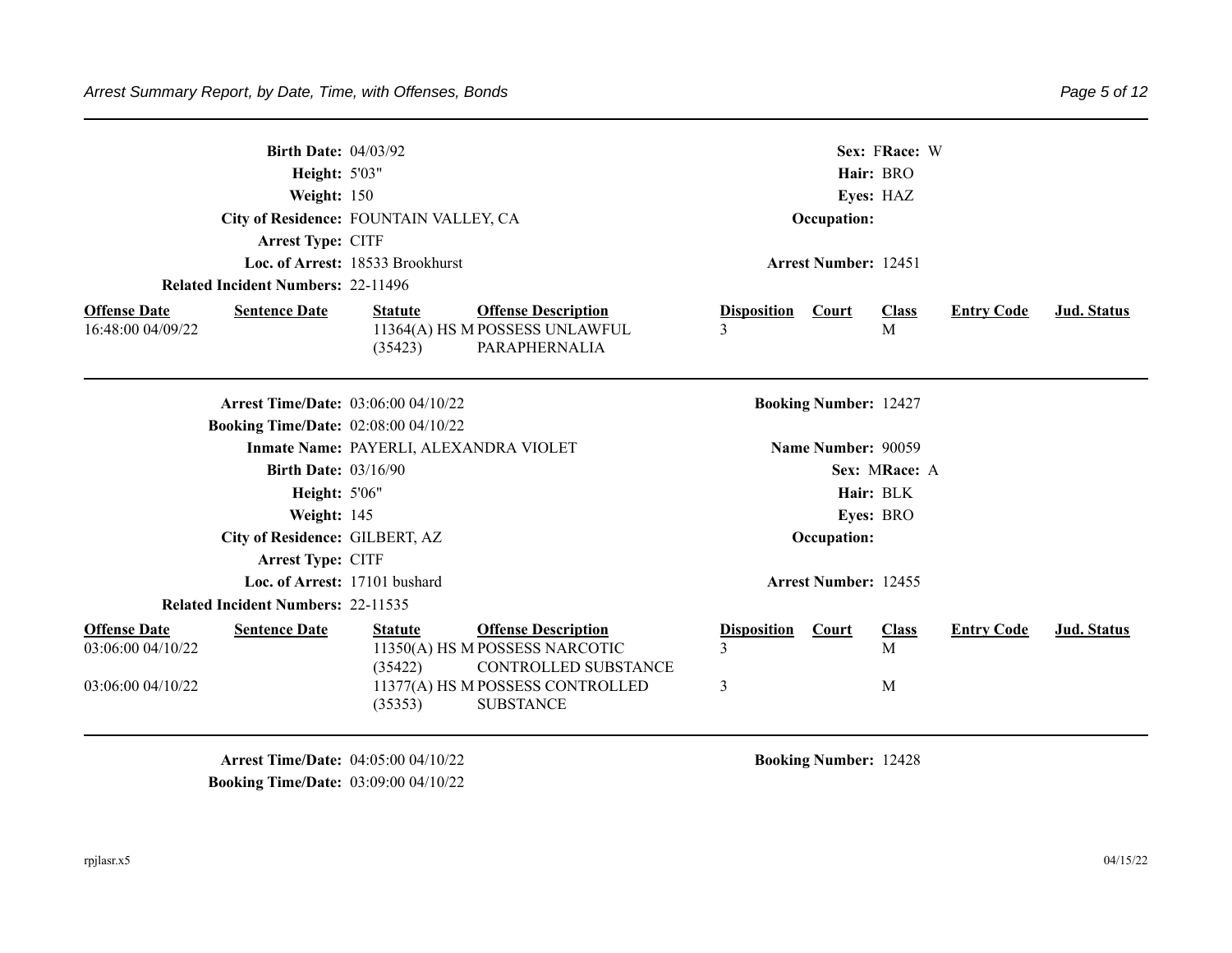|                                                                  | Inmate Name: PHINOUWONG, MANIT DAVID        |                                                                    |                         | Name Number: 89929           |                   |                   |             |
|------------------------------------------------------------------|---------------------------------------------|--------------------------------------------------------------------|-------------------------|------------------------------|-------------------|-------------------|-------------|
|                                                                  | <b>Birth Date: 06/28/68</b>                 |                                                                    |                         |                              | Sex: MRace: H     |                   |             |
|                                                                  | Height: 5'06"                               |                                                                    |                         |                              | Hair: BLK         |                   |             |
|                                                                  | Weight: 160                                 |                                                                    |                         |                              | Eyes: BRO         |                   |             |
|                                                                  | City of Residence: SANTA ANA, CA            |                                                                    |                         | Occupation:                  |                   |                   |             |
| Arrest Type: CITS                                                |                                             |                                                                    |                         |                              |                   |                   |             |
|                                                                  | Loc. of Arrest: 16697 Mt. Michaelis Cir     |                                                                    |                         | <b>Arrest Number: 12456</b>  |                   |                   |             |
| <b>Related Incident Numbers: 22-11542</b>                        |                                             |                                                                    |                         |                              |                   |                   |             |
| <b>Offense Date</b><br><b>Sentence Date</b>                      | <b>Statute</b>                              | <b>Offense Description</b>                                         | <b>Disposition</b>      | <b>Court</b>                 | <b>Class</b>      | <b>Entry Code</b> | Jud. Status |
| 04:05:00 04/10/22<br>04:05:00 04/10/22                           | 23152(a)<br>23152(b)                        | Driving under influence alcohol<br>Drive while blood alcohol level |                         |                              | $\mathbf{M}$<br>M |                   |             |
| 04:05:00 04/10/22                                                | <b>TIME</b>                                 | Record for Time Tracking Only                                      |                         |                              |                   |                   | <b>OUT</b>  |
|                                                                  |                                             |                                                                    |                         |                              |                   |                   |             |
|                                                                  | <b>Arrest Time/Date: 12:30:28 04/10/22</b>  |                                                                    |                         | <b>Booking Number: 12424</b> |                   |                   |             |
|                                                                  | <b>Booking Time/Date: 12:30:28 04/10/22</b> |                                                                    |                         |                              |                   |                   |             |
|                                                                  | Inmate Name: GUEVARA, DAVID NOEL            |                                                                    |                         | Name Number: 63245           |                   |                   |             |
|                                                                  | <b>Birth Date: 12/10/98</b>                 |                                                                    |                         |                              | Sex: MRace: W     |                   |             |
|                                                                  | Height: 6'02"                               |                                                                    |                         |                              | Hair: BRN         |                   |             |
|                                                                  | Weight: 186                                 |                                                                    |                         |                              | Eyes: BRN         |                   |             |
|                                                                  | City of Residence: SANTA ANA, CA            |                                                                    |                         | Occupation:                  |                   |                   |             |
| <b>Arrest Type: BOOK</b>                                         |                                             |                                                                    |                         |                              |                   |                   |             |
|                                                                  | Loc. of Arrest: 16582 Brookhurst            |                                                                    |                         | <b>Arrest Number: 12452</b>  |                   |                   |             |
| <b>Related Incident Numbers: 22-11549</b>                        |                                             |                                                                    |                         |                              |                   |                   |             |
| <b>Offense Date</b><br><b>Sentence Date</b><br>07:06:00 04/10/22 | <b>Statute</b><br>(47014)                   | <b>Offense Description</b><br>148.9(A) PC M GIVE FALSE ID TO PO    | <b>Disposition</b><br>3 | <b>Court</b>                 | <b>Class</b><br>M | <b>Entry Code</b> | Jud. Status |
| 07:06:00 04/10/22                                                | <b>WARRANT</b><br>NFV (MISD)                | NON FV WARRANT (MISD)                                              | 2                       |                              | $\mathbf{O}$      |                   |             |

**Arrest Time/Date:** 15:56:00 04/10/22 **Booking Number:** 12426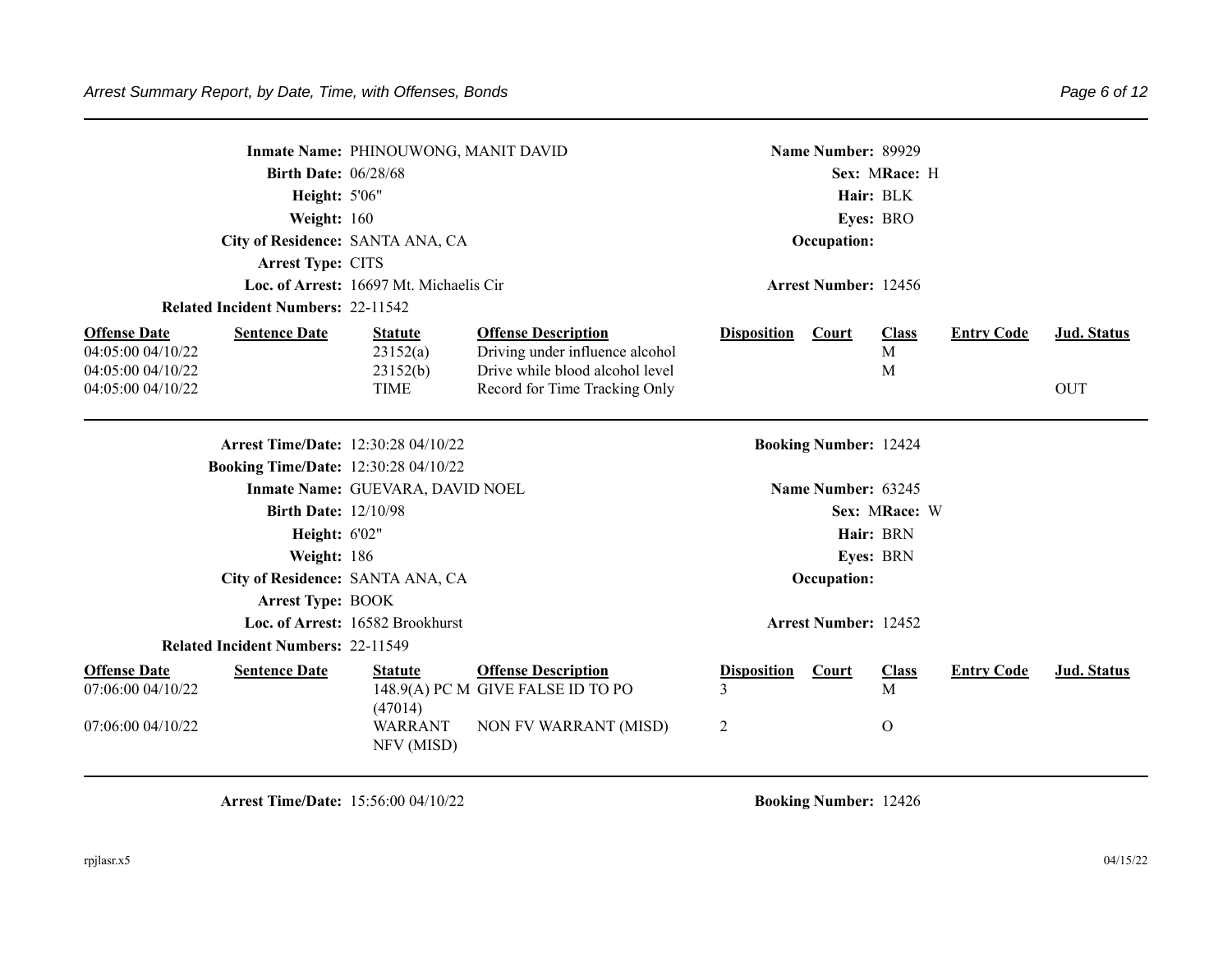|                                          |                                           | <b>Booking Time/Date: 15:56:00 04/10/22</b> |                                                                                                                         |                         |                              |                              |                   |                    |
|------------------------------------------|-------------------------------------------|---------------------------------------------|-------------------------------------------------------------------------------------------------------------------------|-------------------------|------------------------------|------------------------------|-------------------|--------------------|
|                                          |                                           | Inmate Name: JONES, MICHAEL WESLEY          |                                                                                                                         |                         | Name Number: 90229           |                              |                   |                    |
|                                          | <b>Birth Date: 12/17/68</b>               |                                             |                                                                                                                         |                         |                              | Sex: MRace: W                |                   |                    |
|                                          | Height: 5'10"                             |                                             |                                                                                                                         |                         |                              | Hair: BRO                    |                   |                    |
|                                          | Weight: 180                               |                                             |                                                                                                                         |                         |                              | Eyes: BLU                    |                   |                    |
|                                          |                                           | City of Residence: SANTA ANA, CA            |                                                                                                                         |                         | Occupation:                  |                              |                   |                    |
|                                          | <b>Arrest Type: BOOK</b>                  |                                             |                                                                                                                         |                         |                              |                              |                   |                    |
|                                          | Loc. of Arrest: 16230 Harbor              |                                             |                                                                                                                         |                         | <b>Arrest Number: 12454</b>  |                              |                   |                    |
|                                          | <b>Related Incident Numbers: 22-11573</b> |                                             |                                                                                                                         |                         |                              |                              |                   |                    |
| <b>Offense Date</b><br>15:56:00 04/10/22 | <b>Sentence Date</b>                      | <b>Statute</b><br>(55322)                   | <b>Offense Description</b><br>368(B)(1) PC MCAUSE INJ ELDER/DEP ADULT                                                   | <b>Disposition</b><br>4 | <b>Court</b>                 | <b>Class</b><br>$\mathbf{F}$ | <b>Entry Code</b> | Jud. Status        |
|                                          |                                           | <b>Arrest Time/Date: 13:06:53 04/11/22</b>  |                                                                                                                         |                         | <b>Booking Number: 12429</b> |                              |                   |                    |
|                                          |                                           | <b>Booking Time/Date: 13:06:53 04/11/22</b> |                                                                                                                         |                         |                              |                              |                   |                    |
|                                          |                                           | Inmate Name: WILSON, BILLY MICHAEL          |                                                                                                                         |                         | Name Number: 92201           |                              |                   |                    |
|                                          | <b>Birth Date: 06/06/73</b>               |                                             |                                                                                                                         |                         |                              | Sex: MRace:                  |                   |                    |
|                                          | Height: '"                                |                                             |                                                                                                                         |                         | Hair:                        |                              |                   |                    |
|                                          | Weight: 0                                 |                                             |                                                                                                                         |                         | <b>Eyes:</b>                 |                              |                   |                    |
|                                          |                                           | City of Residence: FOUNTAIN VALLEY, CA      |                                                                                                                         |                         | Occupation:                  |                              |                   |                    |
|                                          | Arrest Type: CITF                         |                                             |                                                                                                                         |                         |                              |                              |                   |                    |
|                                          |                                           | Loc. of Arrest: 17050 Newland               |                                                                                                                         |                         | <b>Arrest Number: 12457</b>  |                              |                   |                    |
|                                          | <b>Related Incident Numbers: 22-11558</b> |                                             |                                                                                                                         |                         |                              |                              |                   |                    |
| <b>Offense Date</b><br>10:07:00 04/10/22 | <b>Sentence Date</b>                      | <b>Statute</b><br>(48122)                   | <b>Offense Description</b><br>148(A)(1) PC MOBSTRUCT/RESIST/ETC<br>PUBLIC/PEACE<br>OFFICER/EMERGENCY MED<br><b>TECH</b> | <b>Disposition</b><br>3 | Court                        | <b>Class</b><br>M            | <b>Entry Code</b> | <b>Jud. Status</b> |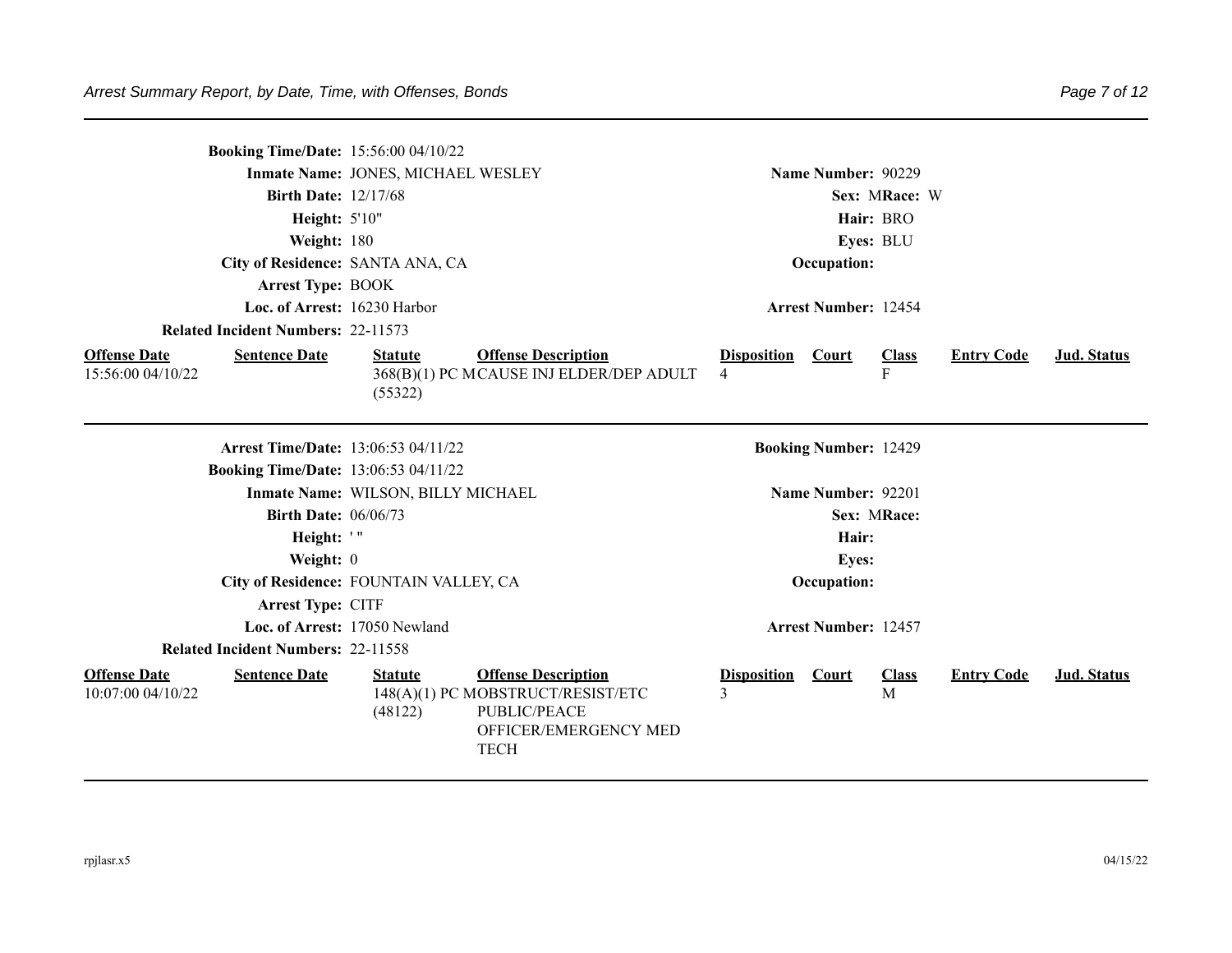|                                          | <b>Arrest Time/Date: 21:46:00 04/11/22</b>  |                                          |                                                              |                    | <b>Booking Number: 12431</b> |                   |                   |             |
|------------------------------------------|---------------------------------------------|------------------------------------------|--------------------------------------------------------------|--------------------|------------------------------|-------------------|-------------------|-------------|
|                                          | <b>Booking Time/Date: 21:46:00 04/11/22</b> |                                          |                                                              |                    |                              |                   |                   |             |
|                                          |                                             | Inmate Name: LAYMAN, GARRY GROVER        |                                                              |                    | Name Number: 98025           |                   |                   |             |
|                                          | <b>Birth Date: 07/03/72</b>                 |                                          |                                                              |                    |                              | Sex: FRace:       |                   |             |
|                                          | <b>Height: 5'05"</b>                        |                                          |                                                              |                    |                              | Hair: BLN         |                   |             |
|                                          | Weight: 120                                 |                                          |                                                              |                    |                              | Eyes: GRN         |                   |             |
|                                          | City of Residence: ,                        |                                          |                                                              |                    | Occupation:                  |                   |                   |             |
|                                          | <b>Arrest Type: BOOK</b>                    |                                          |                                                              |                    |                              |                   |                   |             |
|                                          |                                             | Loc. of Arrest: 9311 WARBLER ST          |                                                              |                    | <b>Arrest Number: 12459</b>  |                   |                   |             |
|                                          | <b>Related Incident Numbers: 22-11740</b>   |                                          |                                                              |                    |                              |                   |                   |             |
| <b>Offense Date</b><br>21:46:00 04/11/22 | <b>Sentence Date</b>                        | <b>Statute</b>                           | <b>Offense Description</b><br>11364(A) HS M POSSESS UNLAWFUL | <b>Disposition</b> | Court                        | <b>Class</b><br>M | <b>Entry Code</b> | Jud. Status |
| 21:46:00 04/11/22                        |                                             | (35423)<br>3056 PC F<br>(50075)          | PARAPHERNALIA<br>VIOLATION PAROLE:FELONY                     | 2                  |                              | $\overline{O}$    |                   |             |
| 21:46:00 04/11/22                        |                                             | (32134)                                  | 602.5(A) PC M UNAUTH ENTR OF DWELLING                        | 3                  |                              | M                 |                   |             |
|                                          | Arrest Time/Date: 03:35:09 04/12/22         |                                          |                                                              |                    | <b>Booking Number: 12430</b> |                   |                   |             |
|                                          | <b>Booking Time/Date: 03:35:09 04/12/22</b> |                                          |                                                              |                    |                              |                   |                   |             |
|                                          |                                             | Inmate Name: CURTIN, ALEXA PAIGE         |                                                              |                    | Name Number: 94118           |                   |                   |             |
|                                          | <b>Birth Date: 09/18/92</b>                 |                                          |                                                              |                    |                              | Sex: MRace: H     |                   |             |
|                                          | Height: 5'09"                               |                                          |                                                              |                    |                              | Hair: BLK         |                   |             |
|                                          | Weight: 160                                 |                                          |                                                              |                    |                              | <b>Eyes: BRN</b>  |                   |             |
|                                          | City of Residence: FOUNTAIN VALLEY, CA      |                                          |                                                              |                    | Occupation:                  |                   |                   |             |
|                                          | <b>Arrest Type: BOOK</b>                    |                                          |                                                              |                    |                              |                   |                   |             |
|                                          |                                             | Loc. of Arrest: Stonefield / rockpath ln |                                                              |                    | <b>Arrest Number: 12458</b>  |                   |                   |             |
|                                          | <b>Related Incident Numbers: 22-11745</b>   |                                          |                                                              |                    |                              |                   |                   |             |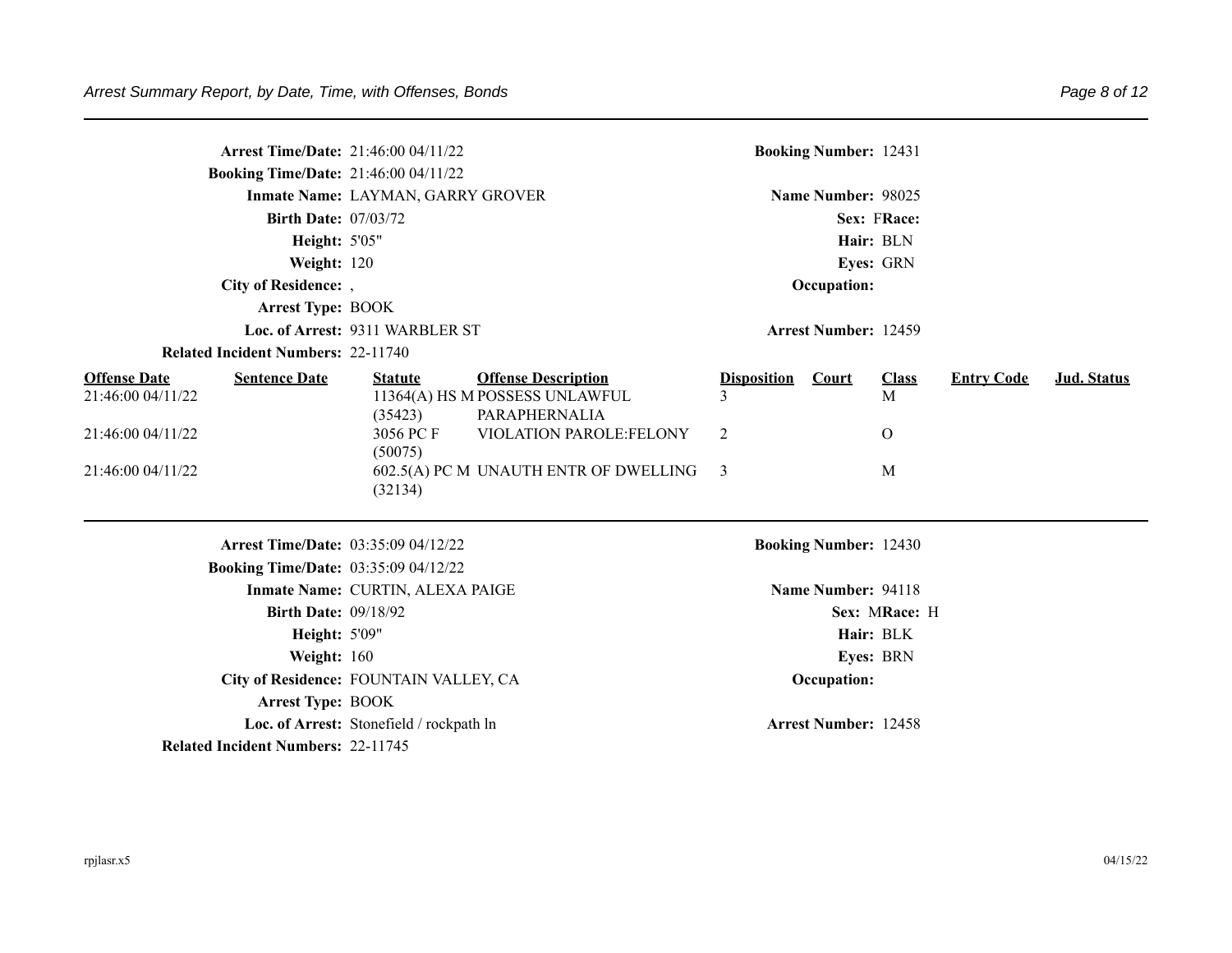| <b>Offense Date</b><br>00:00:00 04/12/22 | <b>Sentence Date</b>                        | <b>Statute</b><br><b>WARRANT</b><br>NFV (MISD) | <b>Offense Description</b><br>NON FV WARRANT (MISD)                                | <b>Disposition</b><br>$\overline{2}$ | <b>Court</b>                 | <b>Class</b><br>$\Omega$ | <b>Entry Code</b> | <b>Jud. Status</b> |
|------------------------------------------|---------------------------------------------|------------------------------------------------|------------------------------------------------------------------------------------|--------------------------------------|------------------------------|--------------------------|-------------------|--------------------|
|                                          | <b>Arrest Time/Date: 21:15:00 04/12/22</b>  |                                                |                                                                                    |                                      | <b>Booking Number: 12432</b> |                          |                   |                    |
|                                          | <b>Booking Time/Date: 21:15:00 04/12/22</b> |                                                |                                                                                    |                                      |                              |                          |                   |                    |
|                                          |                                             | Inmate Name: JUAREZHERNANDEZ, GABRIEL          |                                                                                    |                                      | Name Number: 30883           |                          |                   |                    |
|                                          | <b>Birth Date: 04/01/89</b>                 |                                                |                                                                                    |                                      |                              | Sex: MRace: W            |                   |                    |
|                                          | <b>Height: 6'00"</b>                        |                                                |                                                                                    |                                      |                              | Hair: BRN                |                   |                    |
|                                          | Weight: 170                                 |                                                |                                                                                    |                                      |                              | Eyes: HAZ                |                   |                    |
|                                          | City of Residence: FOUNTAIN VALLEY, CA      |                                                |                                                                                    |                                      | Occupation:                  |                          |                   |                    |
|                                          | Arrest Type: CITF                           |                                                |                                                                                    |                                      |                              |                          |                   |                    |
|                                          |                                             | Loc. of Arrest: 17680 NEWHOPE                  |                                                                                    |                                      | <b>Arrest Number: 12460</b>  |                          |                   |                    |
|                                          | <b>Related Incident Numbers: 22-11873</b>   |                                                |                                                                                    |                                      |                              |                          |                   |                    |
| <b>Offense Date</b><br>21:15:00 04/12/22 | <b>Sentence Date</b>                        | <b>Statute</b><br>(35353)                      | <b>Offense Description</b><br>11377(A) HS M POSSESS CONTROLLED<br><b>SUBSTANCE</b> | <b>Disposition</b><br>3              | <b>Court</b>                 | <b>Class</b><br>M        | <b>Entry Code</b> | Jud. Status        |
|                                          | <b>Arrest Time/Date: 07:52:00 04/13/22</b>  |                                                |                                                                                    |                                      | <b>Booking Number: 12433</b> |                          |                   |                    |
|                                          | <b>Booking Time/Date: 07:52:00 04/13/22</b> |                                                |                                                                                    |                                      |                              |                          |                   |                    |
|                                          |                                             | Inmate Name: LEWIS, ZEV STEVEN                 |                                                                                    |                                      | Name Number: 79400           |                          |                   |                    |
|                                          | <b>Birth Date: 03/26/96</b>                 |                                                |                                                                                    |                                      |                              | Sex: FRace:              |                   |                    |
|                                          | <b>Height: 5'06"</b>                        |                                                |                                                                                    |                                      |                              | Hair: BRN                |                   |                    |
|                                          | Weight: 160                                 |                                                |                                                                                    |                                      |                              | Eyes: BRN                |                   |                    |
|                                          | City of Residence: ANAHEIM, CA              |                                                |                                                                                    |                                      | Occupation:                  |                          |                   |                    |
|                                          | <b>Arrest Type: BOOK</b>                    |                                                |                                                                                    |                                      |                              |                          |                   |                    |
|                                          |                                             | Loc. of Arrest: 9900 LA ALAMEDA AVE            |                                                                                    |                                      | <b>Arrest Number: 12461</b>  |                          |                   |                    |
|                                          | <b>Related Incident Numbers: 22-11903</b>   |                                                |                                                                                    |                                      |                              |                          |                   |                    |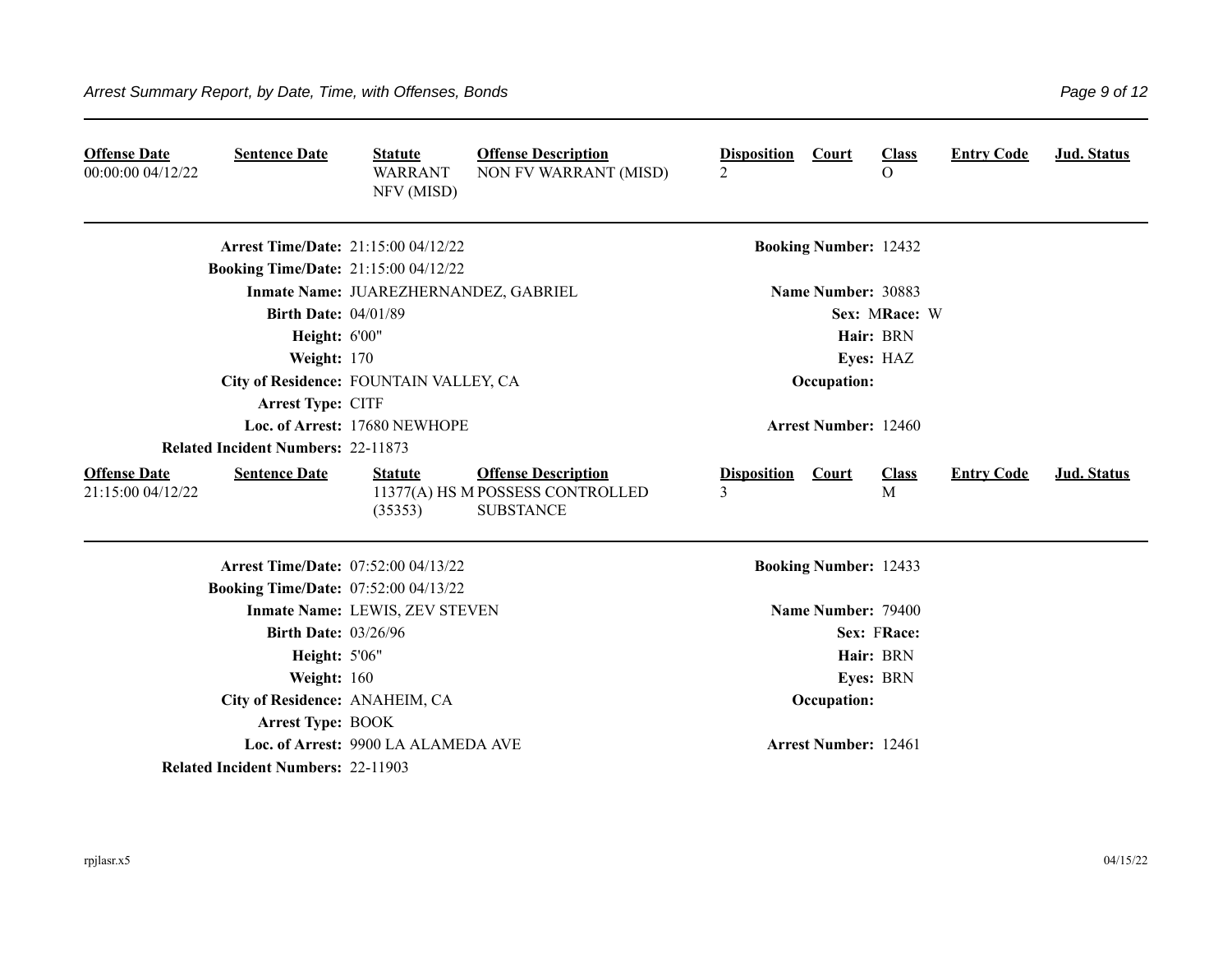| <b>Offense Date</b><br>07:52:00 04/13/22<br>07:52:00 04/13/22 | <b>Sentence Date</b>                        | <b>Statute</b><br>(35423)<br>3056 PC F<br>(50075) | <b>Offense Description</b><br>11364(A) HS M POSSESS UNLAWFUL<br>PARAPHERNALIA<br>VIOLATION PAROLE:FELONY | <b>Disposition</b> | <b>Court</b>                 | <b>Class</b><br>M<br>$\boldsymbol{\mathrm{F}}$ | <b>Entry Code</b> | Jud. Status        |
|---------------------------------------------------------------|---------------------------------------------|---------------------------------------------------|----------------------------------------------------------------------------------------------------------|--------------------|------------------------------|------------------------------------------------|-------------------|--------------------|
|                                                               | <b>Arrest Time/Date: 07:52:00 04/13/22</b>  |                                                   |                                                                                                          |                    | <b>Booking Number: 12434</b> |                                                |                   |                    |
|                                                               | <b>Booking Time/Date: 07:52:00 04/13/22</b> |                                                   |                                                                                                          |                    |                              |                                                |                   |                    |
|                                                               |                                             | Inmate Name: MELHEIM, EMILY ROSE                  |                                                                                                          |                    | Name Number: 98045           |                                                |                   |                    |
|                                                               | <b>Birth Date: 05/20/96</b>                 |                                                   |                                                                                                          |                    |                              | Sex: MRace: A                                  |                   |                    |
|                                                               | Height: 5'11"                               |                                                   |                                                                                                          |                    |                              | Hair: BLK                                      |                   |                    |
|                                                               | Weight: 165                                 |                                                   |                                                                                                          |                    |                              | Eyes: BRN                                      |                   |                    |
|                                                               | City of Residence: FONTANA, CA              |                                                   |                                                                                                          |                    | Occupation:                  |                                                |                   |                    |
|                                                               | <b>Arrest Type: BOOK</b>                    |                                                   |                                                                                                          |                    |                              |                                                |                   |                    |
|                                                               |                                             | Loc. of Arrest: 9900 LA ALAMEDA AVE               |                                                                                                          |                    | <b>Arrest Number: 12462</b>  |                                                |                   |                    |
|                                                               | <b>Related Incident Numbers: 22-11903</b>   |                                                   |                                                                                                          |                    |                              |                                                |                   |                    |
| <b>Offense Date</b><br>07:52:00 04/13/22                      | <b>Sentence Date</b>                        | <b>Statute</b><br><b>WARRANT</b><br><b>NFV</b>    | <b>Offense Description</b><br>NON FV WARRANT (FELONY)                                                    | <b>Disposition</b> | <b>Court</b>                 | <b>Class</b><br>F                              | <b>Entry Code</b> | <b>Jud. Status</b> |
|                                                               | <b>Arrest Time/Date: 13:17:50 04/13/22</b>  |                                                   |                                                                                                          |                    | <b>Booking Number: 12435</b> |                                                |                   |                    |
|                                                               | <b>Booking Time/Date: 13:17:50 04/13/22</b> |                                                   |                                                                                                          |                    |                              |                                                |                   |                    |
|                                                               |                                             | Inmate Name: HUYNH, ANDY                          |                                                                                                          |                    | Name Number: 98046           |                                                |                   |                    |
|                                                               | <b>Birth Date: 11/04/79</b>                 |                                                   |                                                                                                          |                    |                              | Sex: MRace:                                    |                   |                    |
|                                                               | Height: 6'03"                               |                                                   |                                                                                                          |                    |                              | Hair: BRN                                      |                   |                    |
|                                                               | Weight: 190                                 |                                                   |                                                                                                          |                    |                              | Eyes: BLK                                      |                   |                    |
|                                                               | City of Residence: ADELANTO, CA             |                                                   |                                                                                                          |                    | Occupation:                  |                                                |                   |                    |
|                                                               | Arrest Type: CITF                           |                                                   |                                                                                                          |                    |                              |                                                |                   |                    |
|                                                               | Loc. of Arrest: ELLIS/WARD                  |                                                   |                                                                                                          |                    | <b>Arrest Number: 12463</b>  |                                                |                   |                    |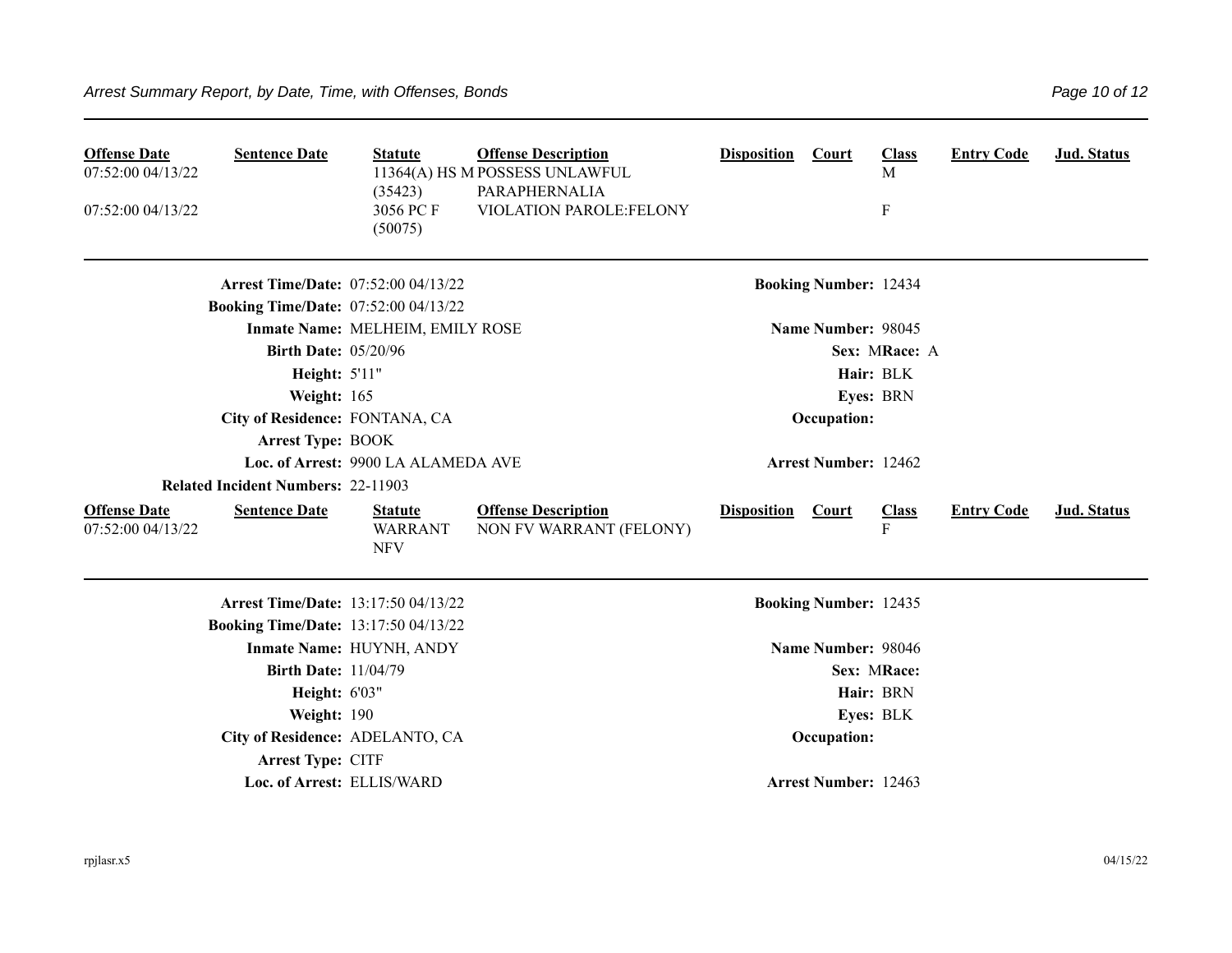|                                          | <b>Related Incident Numbers: 22-11865</b>   |                                     |                                                                          |                    |                              |                   |                   |             |
|------------------------------------------|---------------------------------------------|-------------------------------------|--------------------------------------------------------------------------|--------------------|------------------------------|-------------------|-------------------|-------------|
| <b>Offense Date</b><br>19:30:00 04/12/22 | <b>Sentence Date</b>                        | <b>Statute</b><br>(35451)           | <b>Offense Description</b><br>11359(B) HS M POSSESS MARIJUANA FOR SALE 3 | <b>Disposition</b> | <b>Court</b>                 | <b>Class</b><br>M | <b>Entry Code</b> | Jud. Status |
| 19:30:00 04/12/22                        |                                             | (35447)                             | 11360(A) HS M SELL/GIVE/TRANSPORT/ETC<br><b>MARIJUANA</b>                | 3                  |                              | M                 |                   |             |
|                                          | <b>Arrest Time/Date: 10:20:00 04/14/22</b>  |                                     |                                                                          |                    | <b>Booking Number: 12436</b> |                   |                   |             |
|                                          | <b>Booking Time/Date: 10:41:45 04/14/22</b> |                                     |                                                                          |                    |                              |                   |                   |             |
|                                          |                                             | Inmate Name: BARLETT, DREON MALACHI |                                                                          |                    | Name Number: 98067           |                   |                   |             |
|                                          | <b>Birth Date: 05/28/94</b>                 |                                     |                                                                          |                    |                              | Sex: MRace: H     |                   |             |
|                                          | <b>Height: 5'07"</b>                        |                                     |                                                                          |                    |                              | Hair: BLK         |                   |             |
|                                          | Weight: 190                                 |                                     |                                                                          |                    |                              | Eyes: BRN         |                   |             |
|                                          | City of Residence: RIALTO, CA               |                                     |                                                                          |                    | Occupation:                  |                   |                   |             |
|                                          | Arrest Type: CITF                           |                                     |                                                                          |                    |                              |                   |                   |             |
|                                          |                                             | Loc. of Arrest: BUSHARD / TALBERT   |                                                                          |                    | <b>Arrest Number: 12464</b>  |                   |                   |             |
|                                          | <b>Related Incident Numbers: 22-12013</b>   |                                     |                                                                          |                    |                              |                   |                   |             |
| <b>Offense Date</b><br>10:20:00 04/14/22 | <b>Sentence Date</b>                        | <b>Statute</b><br>14601(a)          | <b>Offense Description</b><br>Driving on suspended, revoked dr           | <b>Disposition</b> | <b>Court</b>                 | <b>Class</b><br>M | <b>Entry Code</b> | Jud. Status |
|                                          | <b>Arrest Time/Date: 10:42:00 04/14/22</b>  |                                     |                                                                          |                    | <b>Booking Number: 12437</b> |                   |                   |             |
|                                          | <b>Booking Time/Date: 10:42:00 04/14/22</b> |                                     |                                                                          |                    |                              |                   |                   |             |
|                                          |                                             | Inmate Name: RODAS, JESSE DANILO    |                                                                          |                    | Name Number: 98072           |                   |                   |             |
|                                          | <b>Birth Date: 02/02/81</b>                 |                                     |                                                                          |                    |                              | Sex: Race:        |                   |             |
|                                          | Height:                                     |                                     |                                                                          |                    | Hair:                        |                   |                   |             |
|                                          | Weight:                                     |                                     |                                                                          |                    | <b>Eyes:</b>                 |                   |                   |             |
|                                          |                                             | City of Residence: GARDEN GROVE, CA |                                                                          |                    | Occupation:                  |                   |                   |             |
|                                          | <b>Arrest Type: BOOK</b>                    |                                     |                                                                          |                    |                              |                   |                   |             |
|                                          |                                             | Loc. of Arrest: 10950 WARNER        |                                                                          |                    | <b>Arrest Number: 12465</b>  |                   |                   |             |